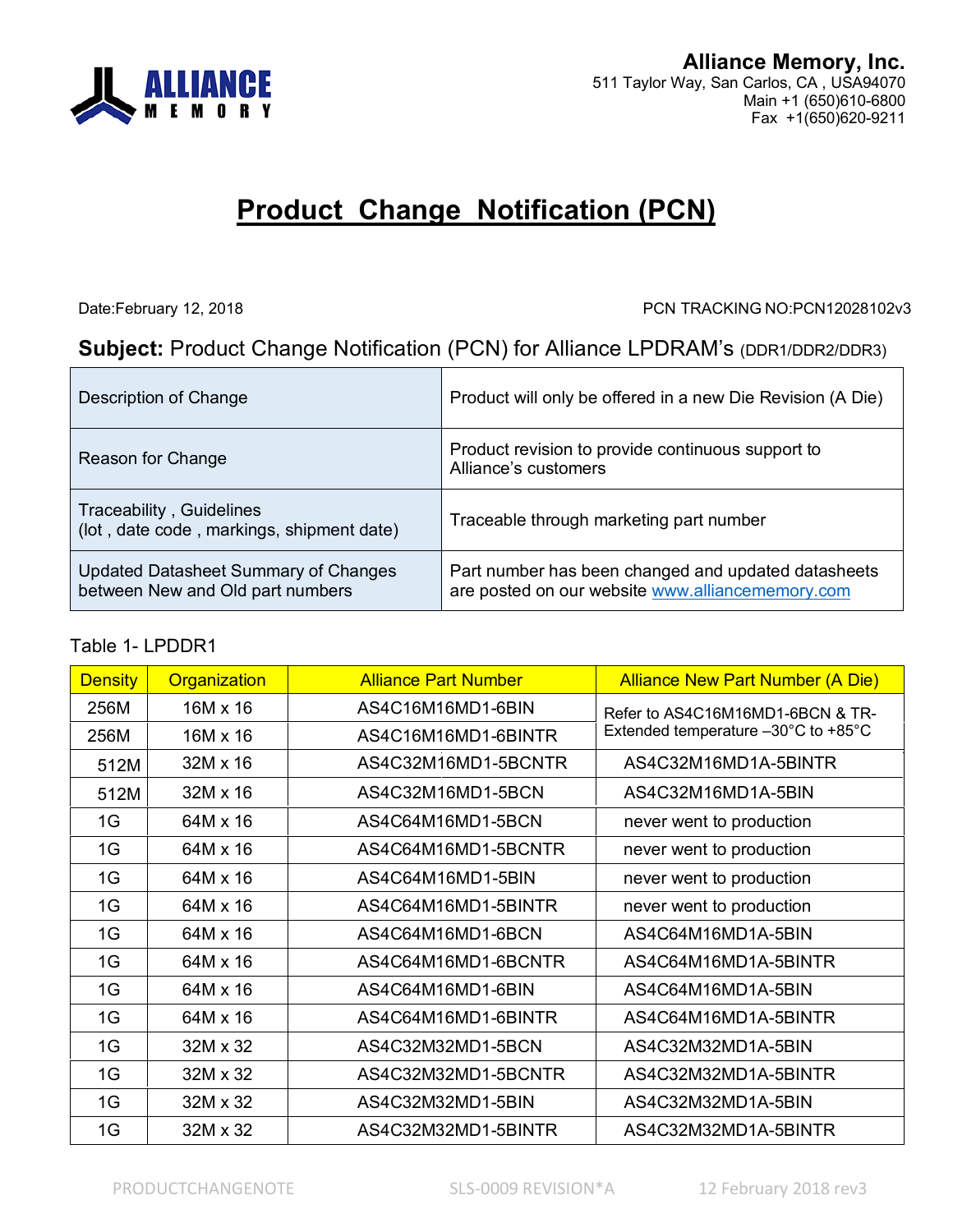

#### Table 2 – LPDDR2

| <b>Density</b> | Organization | <b>Alliance Part Number</b>                   | <b>Alliance New Part Number (A Die)</b>                                           |
|----------------|--------------|-----------------------------------------------|-----------------------------------------------------------------------------------|
| 1G             | 64Mx16       | AS4C64M16MD2-25BCN                            | AS4C64M16MD2A-25BIN                                                               |
| 1G             | 64Mx16       | AS4C64M16MD2-25BCNTR<br>AS4C64M16MD2A-25BINTR |                                                                                   |
| 1G             | 32Mx32       | AS4C32M32MD2-25BCN                            | AS4C32M32MD2A-25BIN                                                               |
| 1G             | 32Mx32       | AS4C32M32MD2-25BCNTR                          | AS4C32M32MD2A-25BINTR                                                             |
| 2G             | 128Mx16      | AS4C128M16MD2-25BCN                           | AS4C128M16MD2A-25BIN                                                              |
| 2G             | 128Mx16      | AS4C128M16MD2-25BCNTR                         | AS4C128M16MD2A-25BINTR                                                            |
| 2G             | 64Mx32       | AS4C64M32MD2-25BCN                            | AS4C64M32MD2A-25BIN                                                               |
| 2G             | 64Mx32       | AS4C64M32MD2-25BCNTR                          | AS4C64M32MD2A-25BINTR                                                             |
| 4G             | 128Mx32      | AS4C128M32MD2-18BCN                           | AS4C128M32MD2A-25BIN                                                              |
| 4G             | 128Mx32      | AS4C128M32MD2-18BCNTR                         | AS4C128M32MD2A-25BINTR                                                            |
| 4G             | 128Mx32      | AS4C128M32MD2-18BIN                           | AS4C128M32MD2A-18BIN                                                              |
| 4G             | 128Mx32      | AS4C128M32MD2-18BINTR                         | AS4C128M32MD2A-18BINTR                                                            |
| 8G             | 256Mx32      | AS4C256M32MD2-18BCN                           | No Replacement available - no plan as of 11 Feb 18<br>still under investigation - |
| 8G             | 256Mx32      | AS4C256M32MD2-18BCNTR                         | No Replacement available - no plan as of 11Feb18<br>- still under investigation - |
| 8G             | 256Mx32      | AS4C256M32MD2-18BIN                           | No Replacement available - no plan as of 11Feb18<br>- still under investigation - |
| 8G             | 256Mx32      | AS4C256M32MD2-18BINTR                         | No Replacement available - no plan as of 11Feb18<br>- still under investigation - |

### Table 3 – LPDDR3

| <b>Density</b> | <b>Organization</b> | Alliance Part Number  | Alliance New Part Number (A Die)                                                  |
|----------------|---------------------|-----------------------|-----------------------------------------------------------------------------------|
| 16G            | 512Mx32             | AS4C512M32MD3-15BCN   | No Replacement available - no plan as of 11Feb18<br>- still under investigation - |
| 16G            | 512Mx32             | AS4C512M32MD3-15BCNTR | No Replacement available - no plan as of 11Feb18<br>- still under investigation - |

#### **Any orders after February 12 th , 2018 are Non-cancelable / Non-Returnable and cannot be changed. Products cannot be returned in stock rotation after the Last Time Buy Date 30th April, 2018**

| Last Time Buy Date        | $30th$ April, 2018          |
|---------------------------|-----------------------------|
| Last Time Ship Date       | 30 <sup>th</sup> June, 2018 |
| Sample Available Date     | Q1.2018                     |
| <b>PCN Effective Date</b> | 12 February, 2018           |